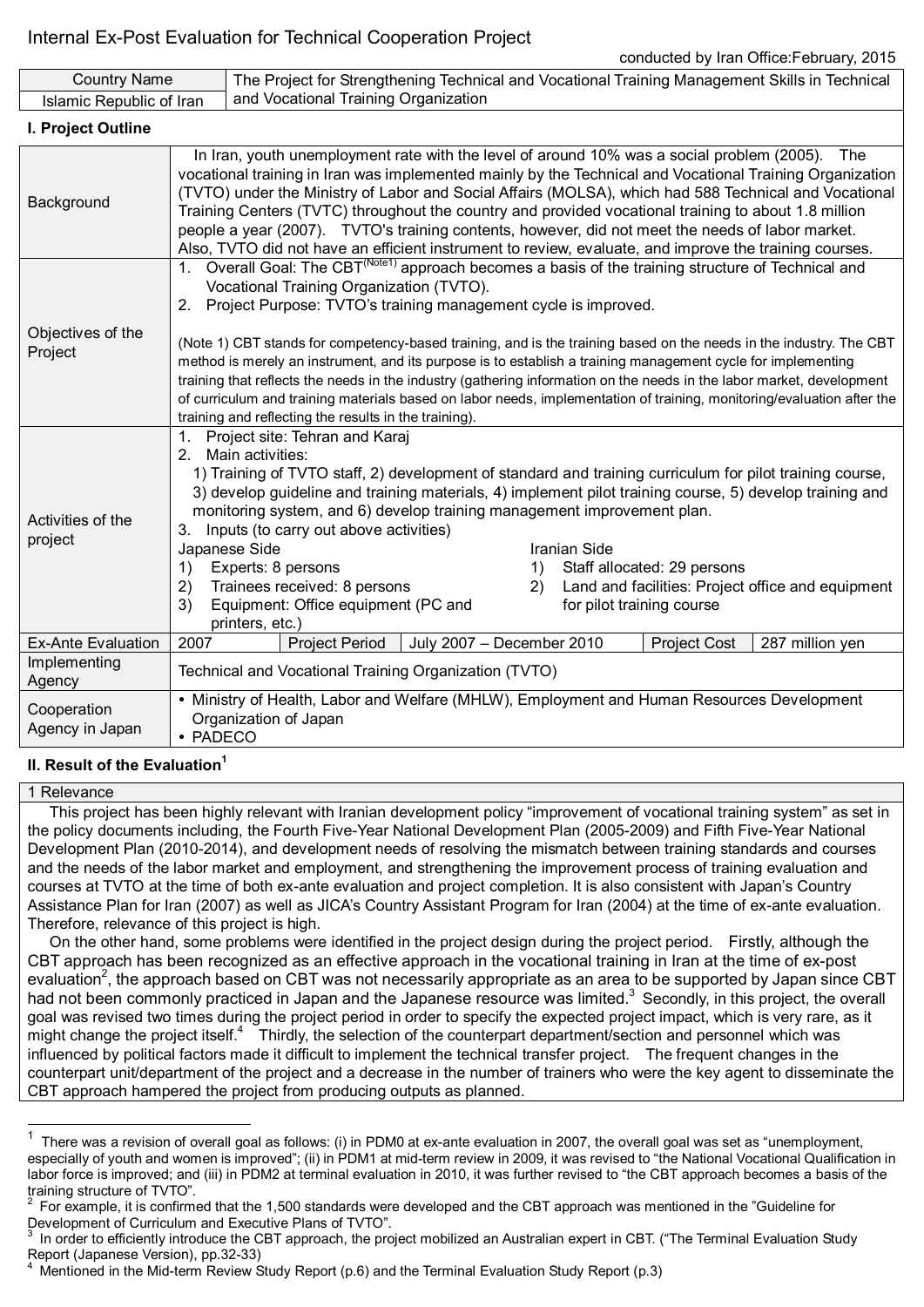2 Effectiveness/Impact

The project aims to improve TVTO's training management cycle through introducing CBT approach.

The project purpose was achieved at the time of project completion although there were changes in Iranian counterpart section/department as well as Project Design Matrix (PDM).<sup>5</sup> The indicator 1 "Pilot training course is planned and implemented twice until the end of the project" was achieved. The project developed and implemented two pilot training courses with participation of seven instructors and 24 trainees, which covered 10 out of 21 Units of Competence (UOC) (Note 2) in the Automotive Certificate II level. The indicator 2 "Experiences and lessons from the implementation of pilot training course are analyzed and reported" was achieved. The project produced (i) the CBT manual containing manual on competency standard development, manual on CBT delivery and manual on monitoring and evaluation, (ii) the workbooks for the first pilot training course and second pilot training course, (iii) the introduction program for developing and delivering a competency based curriculum, and (iv) the report on needs assessment survey results for the pilot training courses. As for indicator 4 "Based on the experience and lessons from pilot training course, a plan for training management improvement is completed at the end of the project", it was achieved. The project produced the second edition of TVTO training management improvement plan (English version) by the project completion for institutionalizing training management cycle through introducing CBT approach to TVTO. However, the ex-post evaluation as well as the terminal evaluation did not verify the achievement of indicator 3 "The trainees' satisfaction rate of pilot training is better than that of other courses" because it was difficult to compare trainees' satisfaction between pilot trainings and other ordinary courses of TVTO since there were differences in training contents and training environment.

After project completion, TVTO has continued to conduct two pilot training courses developed by the project, and developed more than 1500 CBT standard and curricula<sup>6</sup>. According to TVTO, the experience and know-how of training management cycle based on CBT approach including steps of needs assessment, establishment of training course standard and curriculum planning, and course monitoring and evaluation, been shared with the staff of respective responsible section/department such as Training Section, Research and Planning Section including the Curriculum Development Center (CDC).

For the overall goal, "the CBT approach becomes a basis of the training structure of TVTO" has partially achieved. As for indicator 1 "CBT manual (final version) in Persian is produced", it was achieved. Regarding indicator 2 "Representatives (core instructors) of each TVTC take CBT training courses conducted by TVTO", it was achieved to some extent. Actually TVTO conducted CBT training courses for two times for 30 instructors/course, total 60 instructors. The documents shows that more than 16000 trainers from private and public- sector TVTCs were trained on CBT approach by 60 instructors those who took the training on CBT approach from 3 of core Instructors by CBT approach between 2011 and 2014<sup>7</sup>. However, due to lack of affiliation information about those trainers, status of achievement for indicator 2 was not able to be verified.<sup>8</sup>

As for impact, several positive impacts were observed. After project completion, TVTO developed the curriculum of remaining 11 UOC to complete the Automotive Certificate II level which was not covered by the two pilot training courses. In addition, TVTO newly developed three pilot training courses in industry, service and agricultural sector. Furthermore, 30 vocational training courses on the field of auto mechanics and related subjects have been designed by the Curriculum Development Center (CDC) of TVTO based on CBT approach.

There was no negative impact and the project did not associate with land acquisition and resettlement of the people. Therefore, effectiveness/ impact of the project is fair.

(Note 2) Units of Competency (UOC) are the nationally agreed statements of the skills and knowledge required for effective performance in a particular job or job function—they describe work outcomes as agreed by industry (Source: National Skills Standard Council, Australia).

| Aim                                                 | Indicators                                                                              | Results                                                                                                                                                                                                                                                                                                                                                 |
|-----------------------------------------------------|-----------------------------------------------------------------------------------------|---------------------------------------------------------------------------------------------------------------------------------------------------------------------------------------------------------------------------------------------------------------------------------------------------------------------------------------------------------|
| (Project purpose)                                   | (Indicator 1)                                                                           | (Terminal Evaluation) Achieved                                                                                                                                                                                                                                                                                                                          |
| TVTO's training<br>management cycle is<br>improved. | Pilot training course is planned and<br>implemented twice until the end of the project. | Two pilot training courses on the fields of "repair of electric<br>system in auto mechanics" and the "inspection and<br>maintenance of automobiles" were implemented with<br>participation of seven instructors and 24 trainees.<br>The pilot training courses covered 10 out of 21 Unit of<br>Competence (UOC) in the Automotive Certificate II level. |
|                                                     |                                                                                         | (Ex-post evaluation)<br>After the project completion, TVTO conducted two pilot<br>training courses developed by the project with total 60<br>participants including instructors of Technical and Vocational<br>Training Centers (TVTCs) and technicians of automobile<br>industries and companies.                                                      |

## Achievement of project purpose and overall goal

 $\overline{a}$ 

<sup>5</sup> Although there were changes of counterpart department, local consultant could cover partly what was supposed to be done by the counterpart. (Mid-term Review Study Report (Japanese), p17)

<sup>6</sup> Confirmed by the URL: http://research.irantvto.ir/index.aspx?siteid=83&fkeyid=&siteid=83&pageid=3536

<sup>7</sup> Confirmed by the Participant List (16,000 names are written down), made by Karaj ICT

Regarding the route of dissemination of CBT approach, the ex-post evaluation could not verify if the process of implementation was carried out as proposed way in the Project Completion Report ( Japanese version p65). (Process to implement the course was proposed as follows; at development phase, course to be implemented at ITC, at pilot phase, course to be implemented at model TVTCs, and full scale implementation phase, course to be implemented at all TVTCs.)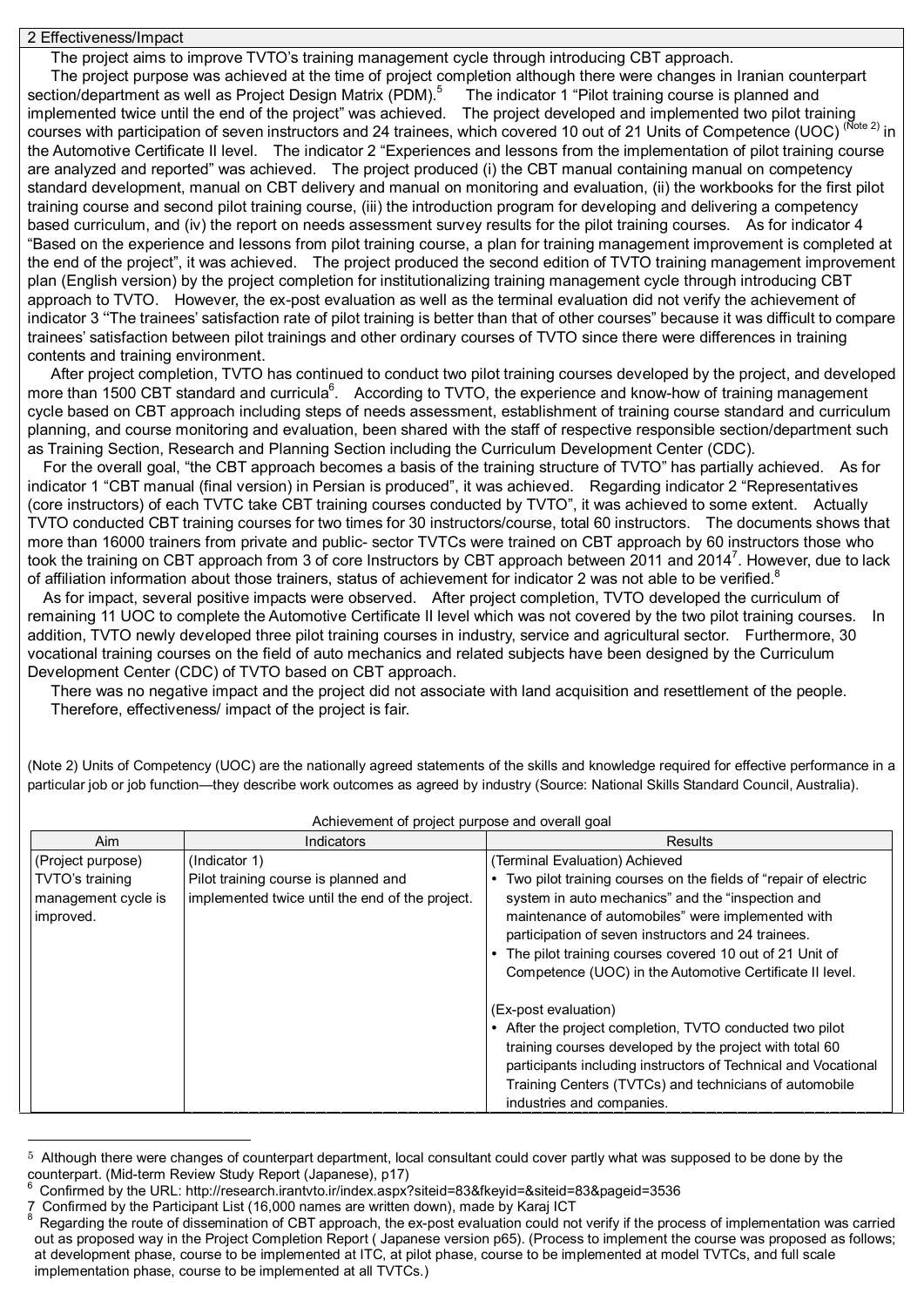|                        | (Indicator 2)                                        | (Terminal Evaluation) Achieved                                                                                               |  |  |  |
|------------------------|------------------------------------------------------|------------------------------------------------------------------------------------------------------------------------------|--|--|--|
|                        | Experiences and lessons from the                     | • The following technical outputs were produced by the project                                                               |  |  |  |
|                        | implementation of pilot training course are          | based on the experiences and lessons from the                                                                                |  |  |  |
|                        | analyzed and reported.                               | implementation of pilot training course.                                                                                     |  |  |  |
|                        |                                                      | > Introduction Program for Developing and Delivering a                                                                       |  |  |  |
|                        |                                                      | Competency Based Curriculum: Overview                                                                                        |  |  |  |
|                        |                                                      | > Report on Interview Survey to Define Competency                                                                            |  |  |  |
|                        |                                                      | Standard for the First Cycle Pilot Training Course                                                                           |  |  |  |
|                        |                                                      | > Report on Interview Survey to Define Competency                                                                            |  |  |  |
|                        |                                                      | Standard for the Second Cycle Pilot Training Course                                                                          |  |  |  |
|                        |                                                      | > CBT Manual (incl. Manual on Competency Standard                                                                            |  |  |  |
|                        |                                                      | Development, Manual on CBT Delivery and Manual on                                                                            |  |  |  |
|                        |                                                      | Monitoring and Evaluation)                                                                                                   |  |  |  |
|                        |                                                      | $\triangleright$ Workbooks for the first pilot training course and second                                                    |  |  |  |
|                        |                                                      | pilot training course                                                                                                        |  |  |  |
|                        |                                                      | (Ex-post evaluation)                                                                                                         |  |  |  |
|                        |                                                      | • The technical outputs produced by the project have been                                                                    |  |  |  |
|                        |                                                      | utilized continuously by TVTO after the project completion.                                                                  |  |  |  |
|                        | (Indicator 3)                                        | (Terminal Evaluation) N.A.                                                                                                   |  |  |  |
|                        | The trainees' satisfaction rate of pilot training is | • It was difficult to compare trainees' satisfaction between pilot                                                           |  |  |  |
|                        | better than that of other courses.                   | trainings and other ordinary courses of TVTO because there                                                                   |  |  |  |
|                        |                                                      | are differences in training contents and training environment.                                                               |  |  |  |
|                        |                                                      | Therefore the terminal evaluation did not consider this                                                                      |  |  |  |
|                        |                                                      | indicator in making evaluation judgment.                                                                                     |  |  |  |
|                        |                                                      | (Ex-post evaluation) N.A.                                                                                                    |  |  |  |
|                        |                                                      | • Addition to the reason pointed out at the terminal evaluation,                                                             |  |  |  |
|                        |                                                      | Indicator 3 is for confirming the satisfaction level of pilot                                                                |  |  |  |
|                        |                                                      | training courses but not for measuring whether the TVTO's                                                                    |  |  |  |
|                        |                                                      | training management cycle was improved or not, so this                                                                       |  |  |  |
|                        |                                                      | indicator cannot verify the achievement of the project                                                                       |  |  |  |
|                        |                                                      | purpose. Therefore, the ex-post evaluation does not consider                                                                 |  |  |  |
|                        | (Indicator 4)                                        | this indicator in making evaluation judgment.                                                                                |  |  |  |
|                        | Based on the experience and lessons from             | (Project completion) Achieved<br>The second edition of TVTO training management                                              |  |  |  |
|                        | pilot training course, a plan for training           | improvement plan (English version) was completed based on                                                                    |  |  |  |
|                        | management improvement is completed at the           | the result of discussions between the Japanese and Iranian                                                                   |  |  |  |
|                        | end of the project.                                  | sides at terminal evaluation.                                                                                                |  |  |  |
|                        |                                                      |                                                                                                                              |  |  |  |
|                        |                                                      | (Ex-post evaluation)<br>$\cdot$ N/A                                                                                          |  |  |  |
| (Overall goal)         | (Indicator 1)                                        | (Ex-post evaluation) Achieved                                                                                                |  |  |  |
| The CBT approach       | CBT manual (final version) in Persian is             | • CBT manual (final version) in Persian was produced.                                                                        |  |  |  |
| becomes a basis of     | produced.                                            |                                                                                                                              |  |  |  |
| the training structure | (Indicator 2)                                        | (Ex-post evaluation)                                                                                                         |  |  |  |
| of TVTO.               | Representatives (core instructors) of each           | • After the project completion, TVTO conducted CBT training                                                                  |  |  |  |
|                        | TVTC take CBT training courses conducted by          | courses for two times for 30 instructors/course(total 60                                                                     |  |  |  |
|                        | TVTO.                                                | instructors).                                                                                                                |  |  |  |
|                        |                                                      | • Around 93 TVTCs accounted for about 14% of 673 TVTCs in                                                                    |  |  |  |
|                        |                                                      | the country in total, delivered trainings on CBT approach.<br>*note: At the ex-post evaluation, total number of TVTC is 673. |  |  |  |
|                        |                                                      |                                                                                                                              |  |  |  |

Source: Terminal Evaluation Report, Interviews with counterparts

#### 3 Efficiency

Although the project period was within the plan (ratio against the plan: 100%), the project cost slightly exceeded the plan (ratio against the plan: 108%). In addition, although the outputs were produced as planned, additional inputs such as local consultants were required in order to undertake implementation of the planned activities which should had been implemented by the counterpart staff of the Iranian side. The frequent changes of the counterpart section/department as well as personnel and the decreased number of the trainers to be trained reduced efficiency of the project activities to produce the planned outputs<sup>9</sup>. Therefore, efficiency of the project is fair.

<sup>-&</sup>lt;br>9 It is informed that personnel matters of TVTO was often intervened by political intervention (source: internal documents). Regarding the frequent changes of Counterpart department/section and person in charge was written in the mid-term review report (p.25), terminal evaluation report (p.23, p.32) and internal documents. Regarding the CBT approach was mentioned on terminal evaluation report (p.32.)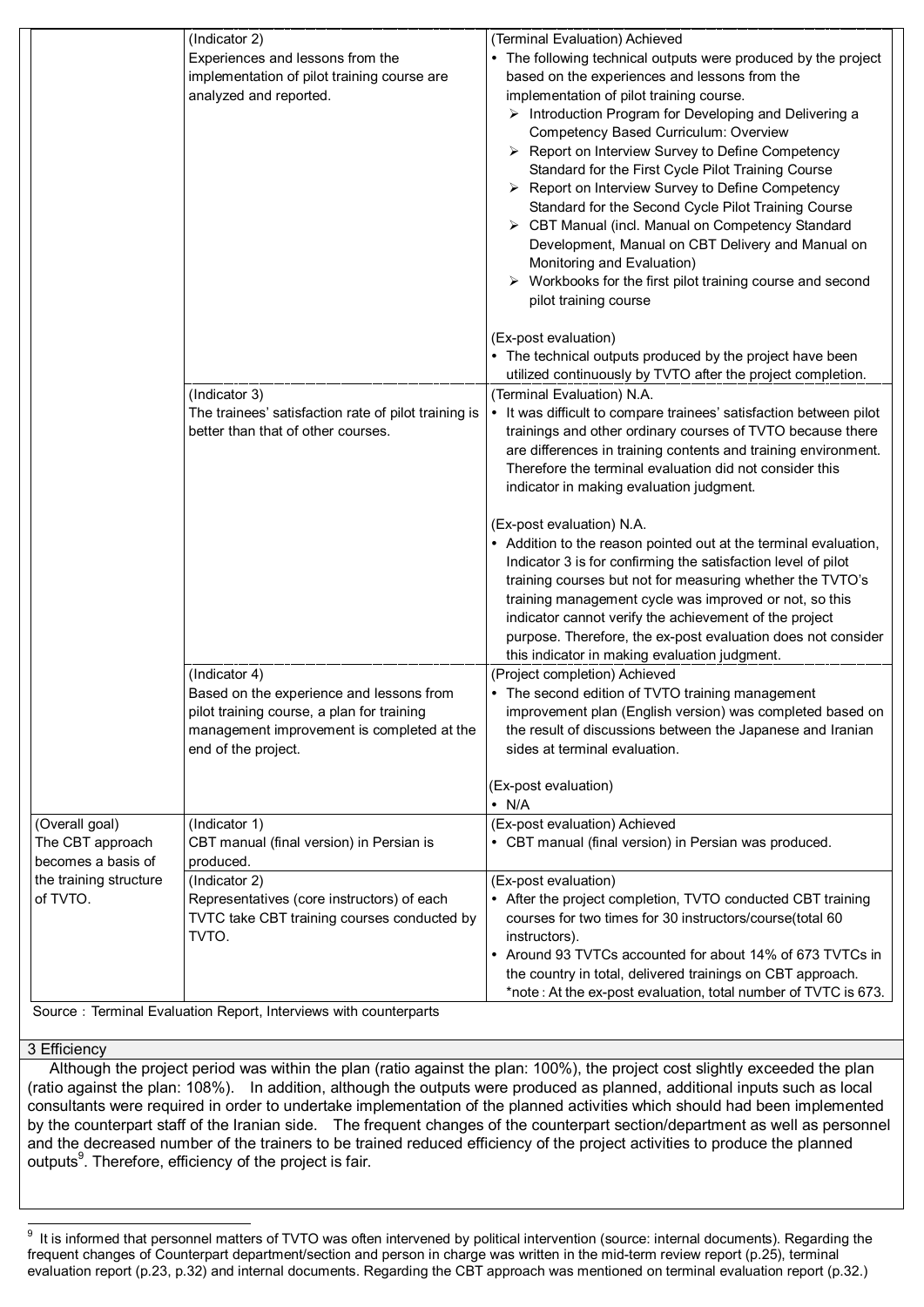4 Sustainability

In the policy aspect, the CBT approach was approved by the Iranian government as a national approach in the field of TVTO Standards. However, the reform of the technical vocational training sector of the country by the Iranian government is still on going and it is expected to be completed by 2019.

Institutionally, TVTO continues to promote to institutionalize the training management cycle based on the CBT approach. The three counterpart instructors mainly received the technical transfer from the project have been working as important resource persons for promotion of CBT based training/CBT approach training as well as sharing their experience of the project to other staff. TVTO has been coordinating with Industry Reference Group (IRG) (Note 4)

On the other hand, the ex-post evaluation could not analyze the technical and financial aspects because it was not able to collect the relevant information from TVTO.

From these findings, it is considered that the policy aspect should be continuously followed, and technical and financial aspects were not verified due to unavailability of information; therefore, sustainability of the project is fair.

(Note 4) Industry Reference Group (IRG) is an advisory body of TVTO established by the project to discuss designs of training courses matched with industry needs. IRG consists of representatives from various types of automotive service and repair industry. IRG is an important mechanism for TVTO to introduce and expand the CBT system.

## 5 Summary of the Evaluation

This project has achieved the project purpose and partially achieved the overall goal through improvement of TVTO's training management cycle including steps of needs assessment, establishment of training course standard and curriculum planning, and course monitoring and evaluation by introducing the CBT approach. As for impact, several positive impacts were observed such as (i) development of the curriculum of remaining 11 UOC to complete the Automotive Certificate II level which were not covered by the two pilot training courses, (ii) development of additional three pilot training courses in industry, service and agricultural sector, and (iii) designing of 30 vocational training courses on the field of auto mechanics and related subjects. As for sustainability, although the CBT approach was approved by the Iranian government as a national approach in the field of TVTO Standards, the reform of the technical vocational training sector of the country is till on going. Also it was difficult to evaluate the technical and financial sustainability due to lack of relevant information. The project cost slightly exceeded the plan.

In the light of above, this project is evaluated to be partially satisfactory.

## **III. Recommendations & Lessons Learned**

Recommendations for Implementing agency:

 Since the number of the trained instructors is limited to 60, it is essential to increase the number of trainer's training and to increase the well-trained instructors in order to extend quality vocational trainings based on the CBT approach which has been introduced by the project.

## Lessons learned for JICA

- In technical cooperation projects supported by JICA, technical transfer from Japanese experts to counterparts is the key process of capacity development in order to achieve the project purpose and the overall goal. Also, assignment of counterpart by the recipient country is the key inputs for technical cooperation. In the case of this project, the frequent changes in the counterpart unit/department hampered efficient implementation of the planned project activities to produce the outputs and to achieve the project purpose. Therefore, it is essential to carefully select the counterpart unit/department and to carefully target the counterpart staff to be transferred skills and knowledge from Japanese experts at the planning stage.
- The means such as documentation of the process and methods that the Project finalized as an output products can be the assets for the counterpart organizations which have the frequent human transfer within the relevant organizations.



(Conducting CBT Course for Trainers (1))



(Conducting CBT Course for Trainers (2))